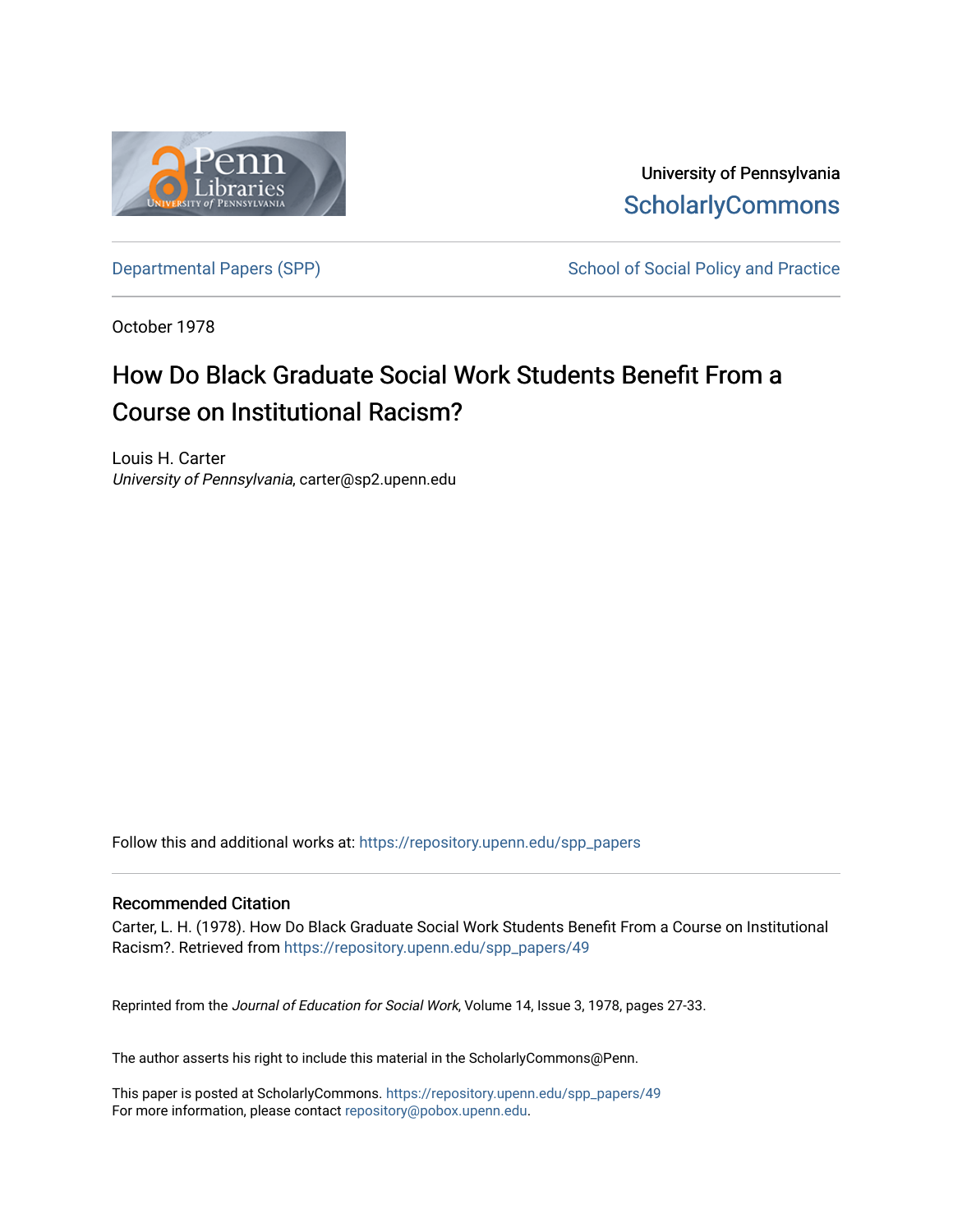# How Do Black Graduate Social Work Students Benefit From a Course on Institutional Racism?

# Abstract

A course on American Racism might be though to benefit mainly white students. This paper demonstrates how Black social work students in their own idiosyncratic way derive special benefit from such a course. Black students in search of a professional identity bring with them personal life experiences of oppression and social alienation. They make an important connection with the use of the immediate present as an effective means to counteract attitudinal/institutional white racism. Learning that the past cannot change, but that feelings about the past can, is liberating and has significance for their developing professional identity.

# **Comments**

Reprinted from the Journal of Education for Social Work, Volume 14, Issue 3, 1978, pages 27-33.

The author asserts his right to include this material in the ScholarlyCommons@Penn.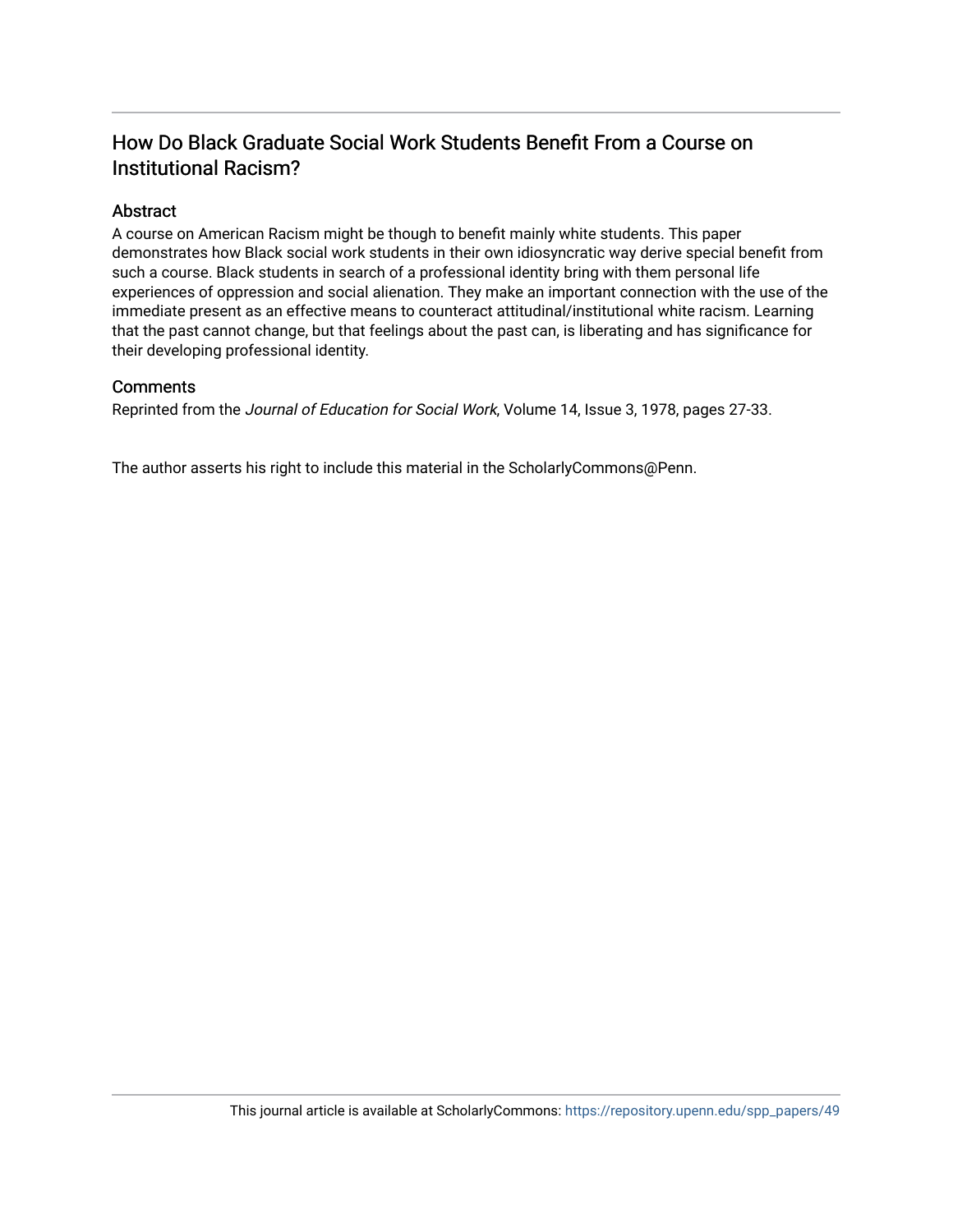LOUIS H. CARTER is an associate professor at the School of Social Work, University of Pennsylvania.

# **How Do Black Graduate Social Work Students Benefit** From a Course on Institutional Racism?

by LOUIS H. CARTER

A course on American Racism might be thought to benefit mainly white students. This paper demonstrates how Black social work students in their own idiosyncratic way derive special benefit from such a course. Black students in search of a professional identity bring with them personal life experiences of oppression and social alienation. They make an important connection with the use of the immediate present as an effective means to counteract attitudinal/ institutional white racism. Learning that the past cannot change, but that feelings about the past can, is liberating and has significance for their developing professional *identity.* 

A major organizing objective of the master's curriculum is an examination of racism and strategies for social change. The School of Social work at the University of Pennsylvania requires of all master's degree candidates a two-semester course focusing on American Racism: Knowledge and Analysis for Social Work Practice.

The course is one school's response to the Black Movement throughout the larger community and student activism in the early seventies. Many Black students tend to reject traditional theoretical formulations as irrelevant to the Black experience. Black students at the school took direct action to assure themselves of a relevant professional education. White social work students, in an effort to find their place in the Black Movement and in trying to help their clients, identified the need for Black content in the curriculum as essential to their preparation. Faculty responded positively to both these valuable inputs. The course began with faculty support as an option in 1969 and became a required course in 1970.

The content of the course is developed on three levels: context of racism (e.g., individual and social), consciousness of racism (e.g., level of awareness), and implications and strategies for change (e.g., involvement in social change). The central learning objectives of the course are "to help students develop awareness of individual-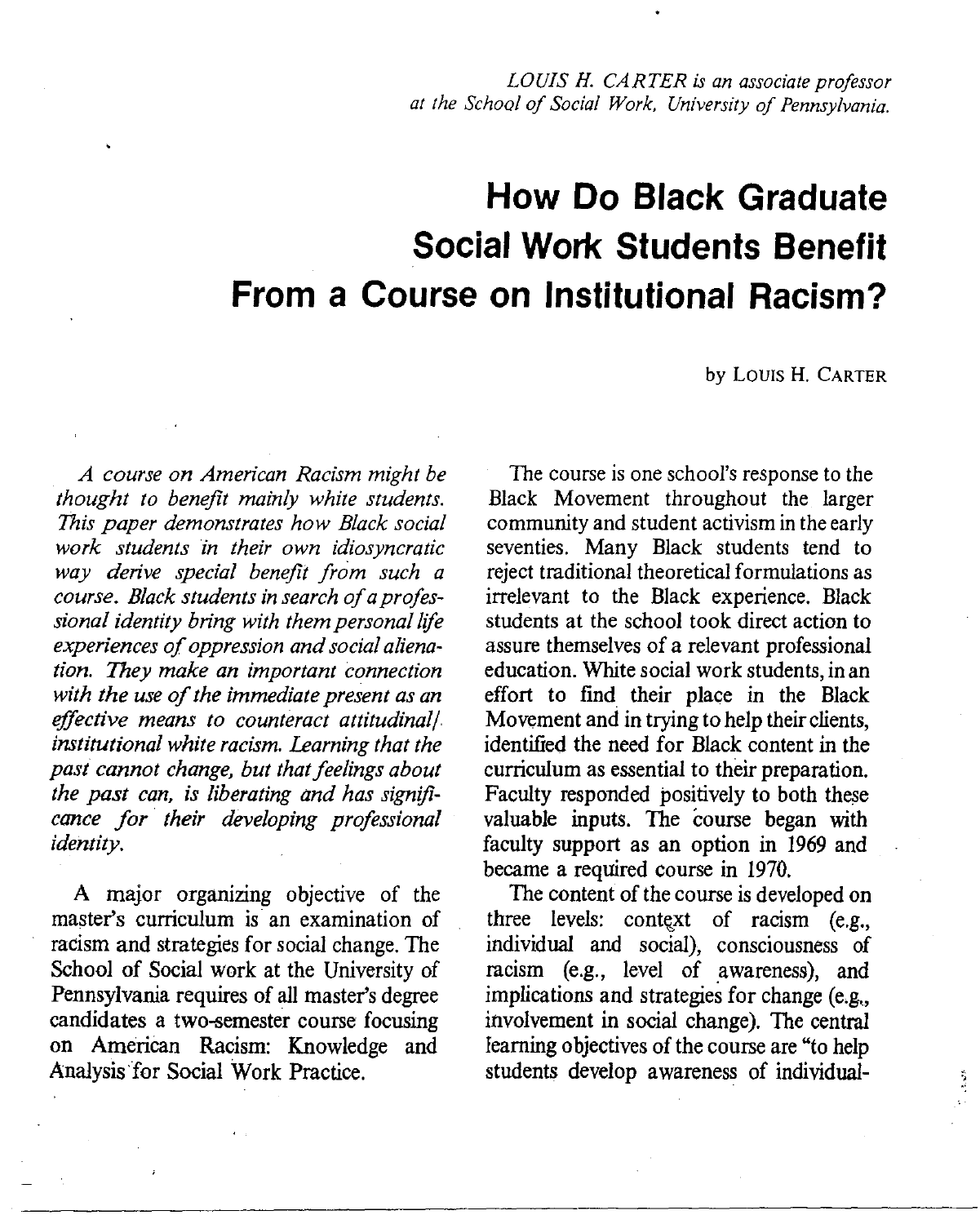## 28 • LOUIS H. CARTER

institutional, attitudinal-behavioral systems of racism, to help define the responsibility of social work in relation to these phenomena as they apply to the social worker ..."<sup>1</sup> Two distinguishing characteristics of the course are the team teaching arrangement of Black and white instructors, with the Black instructor having the lead role, and the white instructor's responsibility for the examination of white racism. An extensive bibliography has been developed and continues to be updated. Novels and plays about Black values, as well as scholarly writings on the subject are utilized.

### THE UNIQUE PROBLEMS OF BLACK STUDENTS

Black students in search of a professional identity through graduate social work education bring with them personal life experiences of oppression and social alienation. Beginning with the first day of life, Blacks experience an identity crisis. Differentiation and individuation essential to identity are achieved through the use of social institutions and the social relationships they afford. The systematic exclusion of Blacks from equal access to social institutions denies them an opportunity for integrated socialization experiences and perpetuates an identity crisis.

Black children learn early to reject their Blackness as a central aspect of their being, inasmuch as society makes Blackness the criteria for restricting, if not rejecting participation in social arrangements. The result is an endless search for positive identity. "Racism limits the viability of Negro families in hundreds of ways—it prevents the newborn child from having an equal chance of being born in a healthy condition....even if he surmounts these obstacles, racism prevents him from having access to jobs that maximize his abilities."2 Erikson assessed the plight of Blacks with regard to their identity crisis thus:

but what if the "milieu" is determined to let live only at the expense of permanent loss of identity ... The Negro, of course is only the most flagrant case of an American minority which by the pressure of tradition and the limitation of opportunity

is forced to identify with its own evil identity fragments, thus jeopardizing whatever participation in an American identity it may have earned.... Three identities are formed: (1) mammy's "honey child"—tender, expressive, rhythmical; (2) the evil identity of the dirty, anal-sadistic, phallic-rapist "nigger"; and (3) the clean, anal-compulsive, restrained, friendly, but always sad "white man's Negro."...The Negro's unavoidable identification with the dominant race and the very sensual and oral temptations emanating from the race held to be inferior (whence came their mammies), established in both groups an association: lightclean-clever-white, and dark-dumb-dirty-nigger.<sup>3</sup>

So dehumanizing is the Black experience that it is not possible for some Black students to acknowledge the stress of their deprivation as the motivation for professional social work in protest. This difficulty in part stems from the oppression in their educational experience prior to graduate social work education. Starting from "experiential knowledge rather than from systems of concepts or abstract categories"<sup>4</sup> is endemic to the Black experience. Though many educational institutions are granting credit for life experiences, most white institutions still fail to acknowledge Black experience as a special source of knowledge. Therefore, affirmation of a positive identity for Blacks is further retarded by having to assimilate white values and norms, a proviso for negotiating white institutions. The term "educationally deprived," which is a white concept, implies that Blacks must abstract within a white frame of reference in order to "belong." Labeling becomes an oppressive form:

The practice of cultural imposition leads Black graduate students to see how totally their careers are determined by white academic standards and to develop a sense of abject powerlessness in the department which allegedly is trying to help them advance as professionals...both the blindness and the insensitivity to the existence of alternative constructions of American life are typical of academic tradition....the majority are struggling to retain and develop their Black perspective in an anti-Black environment.<sup>5</sup>

The response of a Black graduate social work student characterizes the unique nature of the problems of Black students: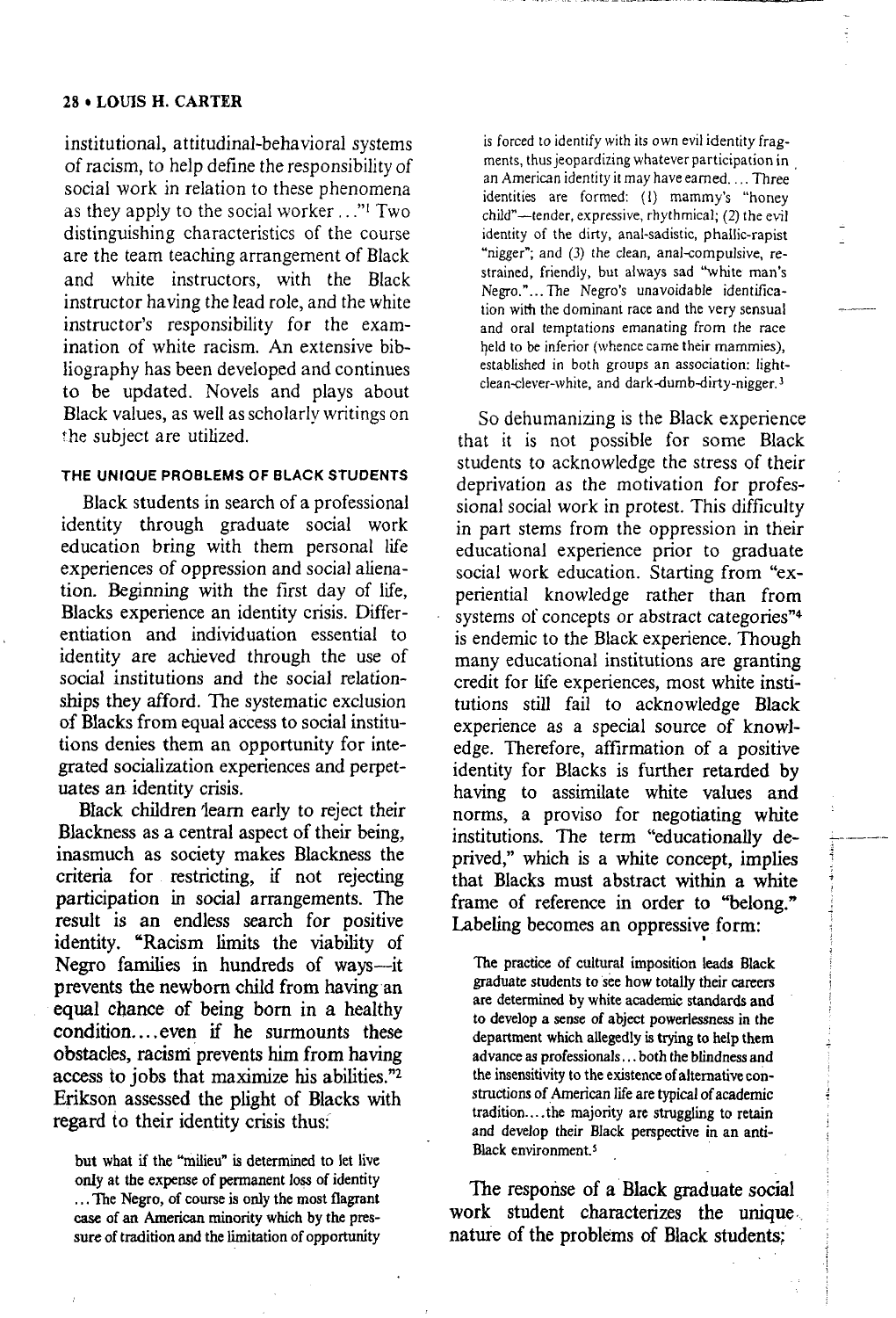the realization that one is on the lower rung of the "social ladder"; the recognition of the self-hate experienced daily; the awareness that this self-hate is induced by a white oppressor who methodically stripped all the trappings of manhood, who methodically murdered the essence of a man's being and self-worth; to triumph over them is indeed a unique reality for the Black individual.

Learning to trust their relationships with white institutions, considering that Blacks are barred from equal access to the institutions which comprise the external world in a way that would stimulate helpful interactions, places a heavy demand on Black students. Negotiating white institutions has essentially required of Blacks a compromise of their values. Many have become accepting of, and resigned to compromise as paramount to their survival and "security" in this oppressive system:

In the past it was fairly easy for the colonial-racist mechanisms driven by ethnocentrism, easily to coopt most of the Blacks who entered white universities....these Black intellectuals were engulfed in a sea of whiteness and some of them ultimately came to identify with the colonizer, believing that the elite white colleges and universities, far from being racist, were the realization of the melting pot idea. While some went on to the point of today denying that they are in any way "Black," as compared with "Negro," others responded to the pressures by joining the American Individualism bandwagon, or later, the liberal white entourage...<sup>6</sup>

Helping Black graduate students to surmount their denial of their Black experience and instead to affirm it is frequently a point of conflict resulting in growth. There is increasing consensus among Black faculty that Black students are liberated in their discovery that they do have the conceptual ability to meet the demands of professional education, contrary to what they have been taught to believe. Assertiveness and self-worth are discovered and understood as central to professional identity. Black graduate students are valuing their ideas enough to articulate them.

## **MEETING THE PROBLEMS OF BLACK STUDENTS** THROUGH COURSE OBJECTIVES AND METHODS

Initially the Black instructor is viewed by

the Black student as "suspect" for having compromised with a white institution. However, when credibility is established, the Black instructor becomes a role model for utilizing Black anger creatively. Interchange with sympathetic white students who also reject aspects of institutional intent as oppressive (though for different reasons), enables Black students to a fuller awareness of the potential to influence change through coalition.

Important conceptualizations evolve for the Black student from the classroom exchange between the Black instructor and white students, as shown in this student comment:

In response to a disruption of class by students reporting late and bringing foodstuffs, it became necessary for the Black instructor to remind the class of their commitment to time, as well as the purpose of the class, that did not include brunch. An irate white student projected that the instructor did not mind the lateness or coffee, but was angry for what the white man had done to him for over 300 years. The instructor acknowledged being around for 42 of those 300 years, but since he had not experienced the other 258 years. the student's attempt to maintain control and power by keeping the instructor preoccupied with a past that could not change had faltered.

Black students make an important connection with "use of the immediate" present" as an effective means to counteract attitudinal/institutional racism.<sup>7</sup> Learning that the past cannot change, but that feelings about the past can, is liberating and has significance for their developing professional identity. Blacks cannot deal with 300 years of oppression except to believe that change is possible in the here and now—the manageable present. "It is not only possible, it is desirable to ignore his past and work in the present because contrary to almost universal belief, nothing which happened in the past, no matter how it may have affected him then or now will make any difference once he learns to fulfill his needs at the present time."<sup>8</sup>

 $\begin{array}{c} \bullet \\ \bullet \\ \bullet \\ \bullet \end{array}$ 

The Black graduate student's "immediate" present" is the development of a professional role that will help make white insti-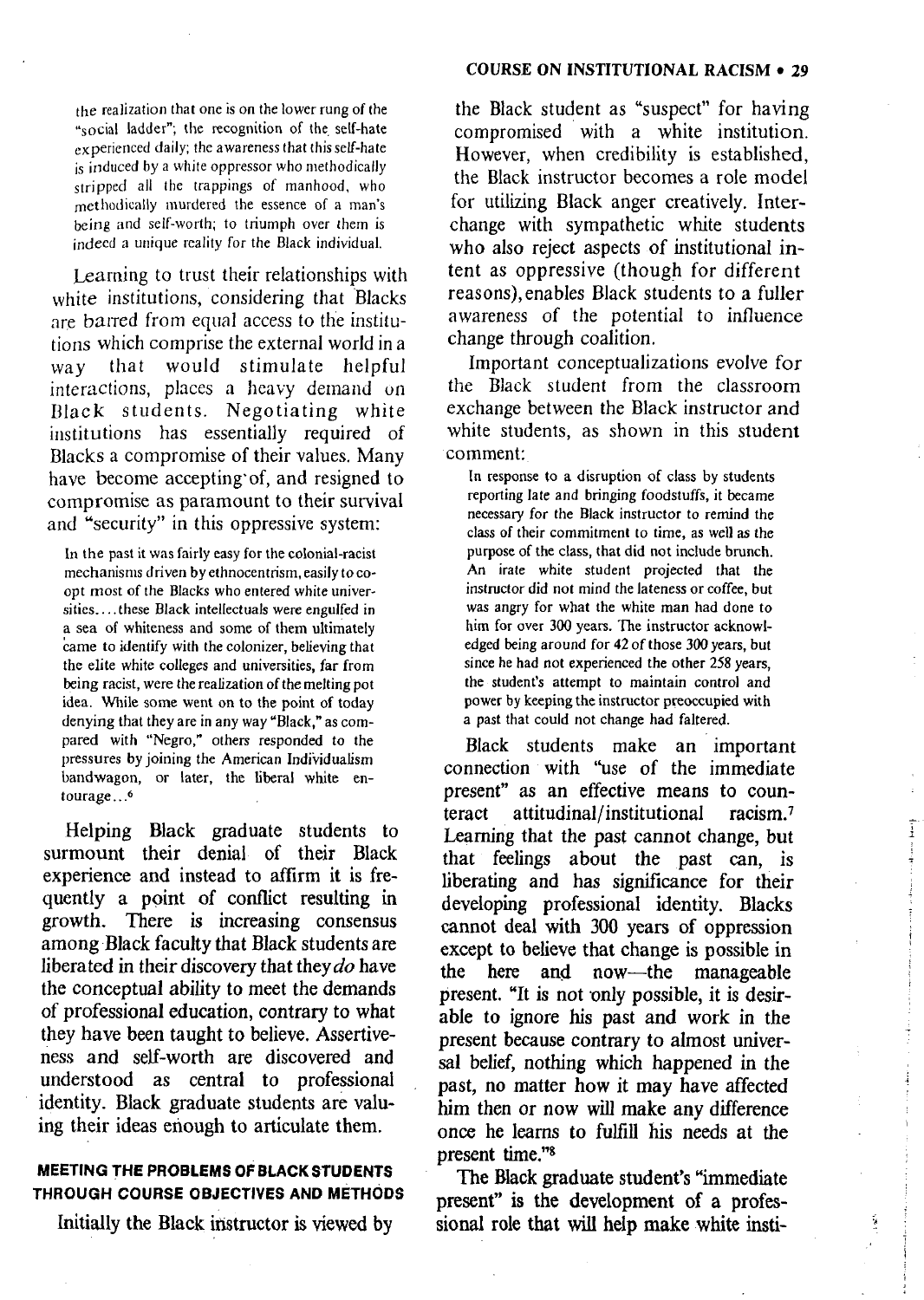tutions more accessible to Blacks. A dilemma for the Black student in accepting this charge is reflected in the following comment: "The course has rendered me profoundly tired. My tiredness stems from the emotional strain of listening to my white colleagues attempting to assuage their guilt by means of public penance.... I am put off by white students looking to me for answers to their dilemma...." This student's emotional drain subsequently was understood to be his inability to find creative expression for the anger generated by interaction with whites. The dilemma frequently is whether to exploit present opportunity to find a positive identity through the professional, or to hold onto that of the familiar, restrained, friendly, but always sad "white man's Negro."

Projection about Black anger from white students in relation to the Black instructor's expectation of them enables Black students to comprehend more fully that whites need the help of Blacks in overcoming behavioral aspects of white racism. Relationship with whites is not readily conceptualized by Blacks as a strategy for combating institutional racism, because the feeling content inherent in relationships is not understood, and therefore not valued.

The Black scholar can no longer afford to ape the allegedly "value-free" approach of white scholarship. He must reject absolutely the notion that it is "not professional" ever to become emotional, that it is somehow improper to be "bitter" as a Black man, that emotion and reason are mutually exclusive.... Emotion and reason may not only go together but may in fact be stimulants to each other. If one is truly cognizant of adverse circumstances, he would be expected through the process of reason, to experience some emotional response.<sup>9</sup>

In the process of "integrating" their blackness. Black graduate students can and hopefully do develop an awareness of substantial depth, to wit, the adverse effect of racism on their psychosexual development and the resulting ambivalence about their sexual identity, an ambivalence that contributes to their vulnerability for exploitation. Black male students discover the

self-destructiveness of identifying with the "white masculine mystique."<sup>10</sup> One Black male student's response illuminates this point:

six weeks in a racism course has heightened my awareness of racism as well as sexism. This awareness of sexism within me, has me struggling with redefining my entire sexual role.... I have to love Black women. That's something I have to come to grips with. Her struggle has been my struggle, her strength has caused mine. In loving myself I have to love her.

Black women students also acquire an understanding that their rejection of Black men is a response to the devisiveness of white racism. "I have accepted you, taken you back. Embraced you, empathized with your pitiful plight, because I know how THEY have used you."<sup>11</sup>

### PROJECTION: AN IMPORTANT CONCEPT FOR BLACK LIBERATION

Important to the Black student's experience and creative use of Blackness is understanding the concept of projection.<sup>12</sup> Contrary to their protests, Blacks tend to believe the labels and categorizations imposed by white "social scientists," and accept themselves as pathological.

The concept of racism as projection offers enlightenment and hope for Black graduate students. The realization that Blacks do not have to be what is assigned them by whites. but can have a major role in defining themselves in spite of institutional oppression, has far-reaching implications for professional use, as evidenced by this student's response:

The classes where projection has been the topic for discussion have been of tremendous help to me both in how I relate to racism and how it affects my current practice. I gradually became aware of the times this concept has been operating within my agency as well as with some of the members and myself.... My initial meeting with what was to be my field placement agency, constituted my interview for the job....The chairman who is white asked me how I felt working with an integrated group headed by a white chairman. ... I answered her that my idea of functioning as a part of this organization was not related to race but to who could get the necessary work done to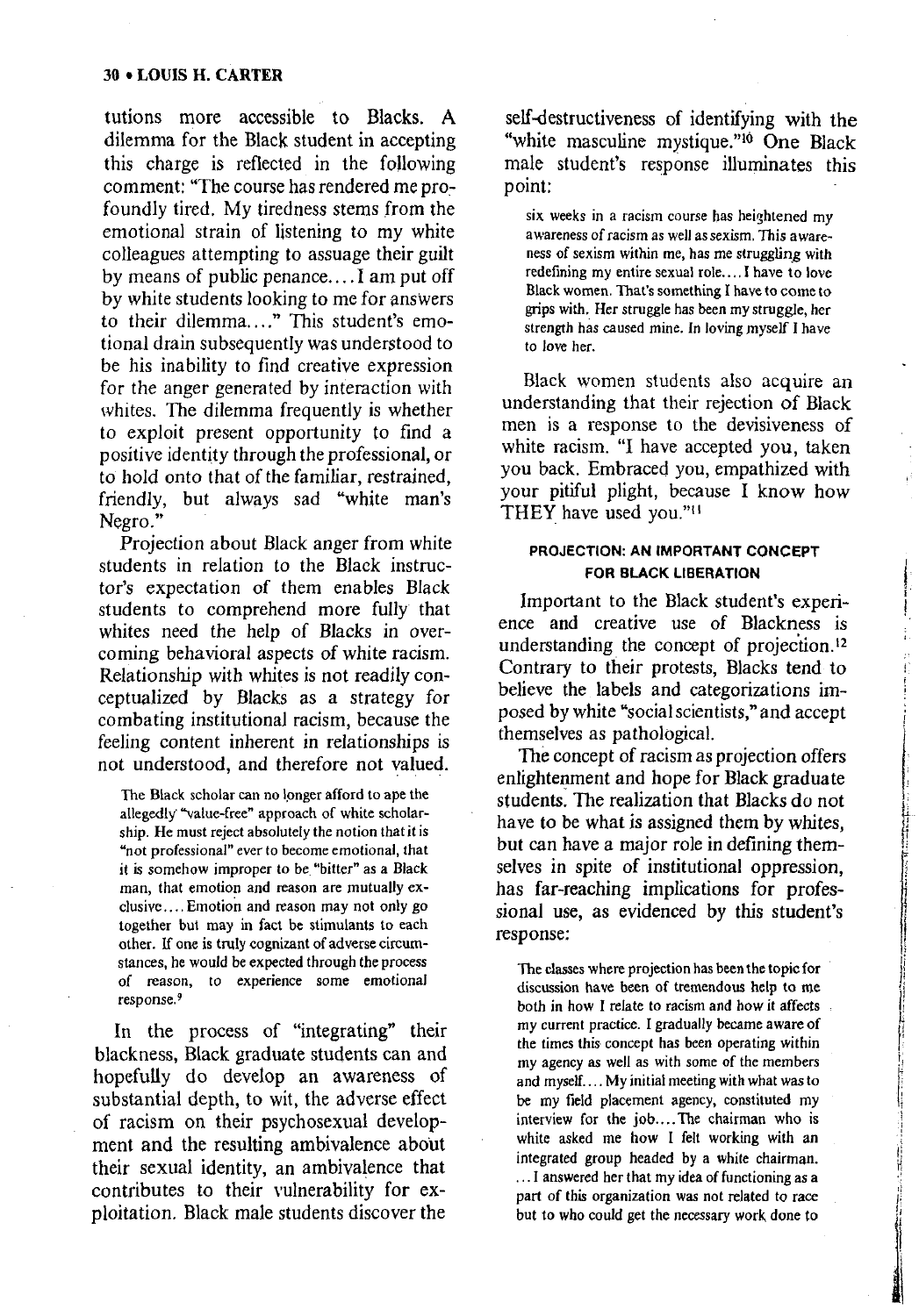## **COURSE ON INSTITUTIONAL RACISM • 31**

make their objectives a reality.... At the time this occurred I felt inadequate to deal with the question and was dissatisfied with my response. Three months later I realized why I was feeling that dis- $\frac{1}{2}$  comfort. In truth the chairman was saying, "how art I as a white person going to relate and work with a Black Organizer?" With this awareness. I am better able to work with the group and deal objectively with their racist attitudes, without the focus remaining on me.

Another Black graduate student's perception of racism as a projection embedded in service is reflected in the following excerpt:

In my practice experience at my agency, I have seen the racist use of projection as a way of denying his own racist practice of being indifferent or apathetic toward his racial counterpart. Consequently, when the racist is confronted with a racial problem his indifference created, he finds himself ineffective and lacking knowledge as to how to resolve the problem.... An example of this is the Black patient who is committed to the mental institution for showing signs of emotional drain or despair. When the Black patient is seen by the white clinician, the Black patient is quickly diagnosed as a paranoid schizophrenic. In Black Rage, the co-authors, Grier and Cobbs speak of this problem: "In sum, let us enter a plea for clinical clinicians who can distinguish unconscious depression from despair, paranoia from adaptive wariness, and who can tell the difference between a sick man and a sick nation."

#### **FROM THEORY TO PRACTICE**

The course objectives at the School of Social Work state in part: "We proceed on the assumption that all social institutions in American society, including social welfare systems, are to a greater or lesser extent in their structure, function and practices infused with racism and implicated in its perpetuation. We further assume that social welfare agencies and institutions have a primary obligation to take active responsibility to help overcome institutional racism within their own social agencies and in the broader community."<sup>13</sup>

Important to the realization of the above objectives is the nature of assignments that focus on strategies for change. Black students are expected to integrate in field practice the content of the course. An assignment to achieve that end ultimately

expects the students to arrive at a behavioral definition of institutional racism. Students are asked to identify two critical examples or incidents that were encountered in the course of one week of systematic attention to the customary practices and procedures of their field agency. One Black student's response gives some indication of the effectiveness of this assignment:

As the result of questioning my supervisor as to the hospital's use of "C," (colored) to classify Black patient admissions, a change may already be occurring. She recently followed up my concern by saying she is working on removing the "C" and that it would be a long process, including board and administrative approval. (The implications of "colored" being an attempt to keep Blacks preoccupied with a past.)

Another student identified academic racism in testing materials in a public school setting:

A white school administrator discussed with me the I.Q. score of a Black seventh grader. The student scored in the lowest percentile, based on a nationwide percentile score. The administrator was quick to judge the student as an "underachiever." Our discussion of the testing instrument revealed that cultural differences, the Black experience, was not a variable, making the test biased and racist.

Every Black person is capable of identifying attitudinal racism because of direct experience with it. However, institutional racism embedded in service is not readily identifiable. Assignments exposing Black students to institutional forms of racism manifested in policy enable them to develop insights for social change strategies—insights that are crucial to sustaining Black clients caught up in the welfare system, who are the ones absorbing the brunt of institutional racism. An excerpt from one Black student's research supports this tenent:

in short.  $\qquad$ program is a microcosm of society, although its goals and functions are noble. In researching the existence of institutional racism in the agency, I found an overabundance of questionable policy and practices. In the seven years of the clinic's existence, there have been eleven regis-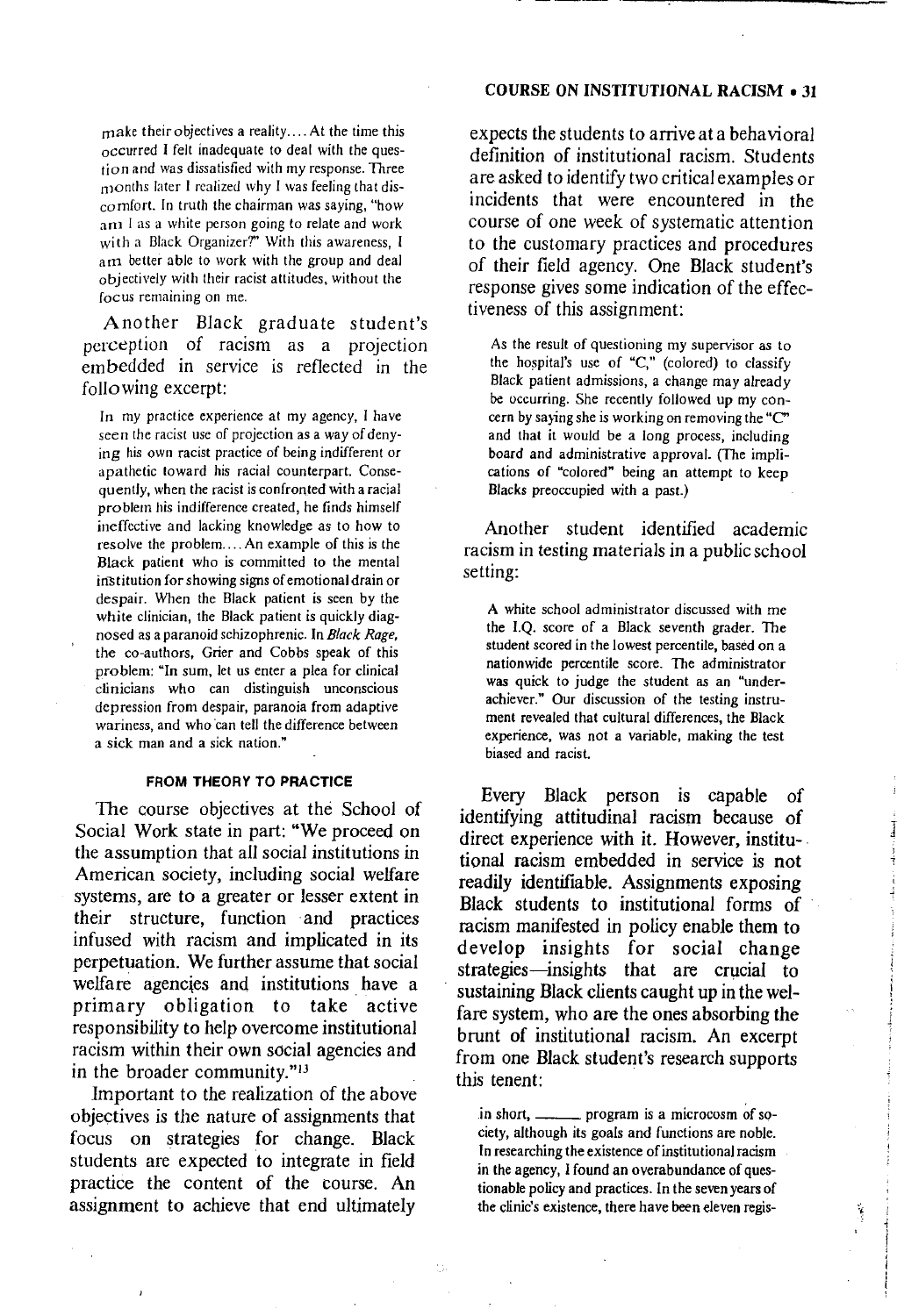tered nurses and five nurses' assistants, but of the eleven registered nurses, only two have been Black. The neighborhood in which the clinic is located is predominatly Black....An interview with the Chief Nurse responsible for the recruitment of the nursing staff proved to be revealing. There was no job description of staff nurse positions or nurses' assistant, but the salary difference was \$5,000. An interview with the Nursing Recruiter revealed no special effort to recruit Blacks. She was operating from not too current statistics that Black nurses are not available....The need for affirmative action was pointed up as vital to the program.

#### PROFESSIONAL GAINS FROM THE COURSE

Though Black students learn to value their own experiences as a source of knowledge to be conceptualized for the use of another, this awareness is hindered by a distrust toward the intent of white institutions. Consequently, the "green-light" for self-affirmation in a graduate school of social work is met with suspicion. The course is one place where Black graduate students' concerns and mistrust can be addressed. The emotional and intellectual climate conducive to the conceptualization of the Black experience within a frame of reference common to all and unique to some, seeks to help the Black student claim a heritage and define his or her own frame of reference.

The black scholar must develop new and appropriate norms and values, new institutional structures, and in order to be effective in this regard, he must also develop and be guided by a new ideology. Out of this new ideology will evolve new methodology, though in some regards it will subsume and overlap existing norms of scholarly endeavor. He must understand the social function of knowledge in general: he must reassess the traditions, values and mores of Western European scholarship; and finally he must achieve a Black perspective of all his training and experience, so that his scholarly tools can become effective instruments for Black liberation.<sup>14</sup>

Black students develop an understanding of white racism as a white problem, and accordingly come to feel less the object of the pathology of white theoretical formulations. The educational experience of some Black graduate students is devoid of a Black

instructor, which contributes to their professional identity crisis. The Black instructor dispells the oppressive myth that disseminating knowledge is exclusively a white privilege, and offers new hope for the Black scholar.

Overcoming oppressive categorizations imposed by whites is a priority for Black students in the development of a professional identity. An important step in this direction is the acknowledgement and understanding of the negative in relation to categorizations. This understanding is a central benefit of the course to Blacks, as shown in a Black student's response:

being Black, I have experienced the classical characteristics; I thought white people were superior. I harbored a low opinion of my abilities and shamefully did and said things that clearly indicated I was denying my Blackness. I understand the reason for my thoughts and behavior, and with the surge of proud racial identity of Black people, I am adjusting to being called Black, referring to myself as Black, and becoming proud of my heritage.

Black students learn to reject adjustment as a passive concept. Instead, integration provides an experience with the assertiveness necessary to withstand institutional white racism and to press for social change. The nature of the course demands assertiveness from Black students through a reassessment of their assimilated white values.

#### **CONCLUSIONS AND RECOMMENDATIONS**

A basic philosophic stance of the course in American Racism at the School of Social Work is that problems experienced by the oppressed are directly related to the social inequities created by institutional racism.<sup>15</sup>

White racism is based on white values and customs and is therefore a white problem. Blacks cannot be expected to assume a major responsibility for changing white institutions. The role of the Black is clearly defined as that of a "professional advocate" who will identify the systematic exclusion and inequities of white institutions. This important role demands a positive sense of self.